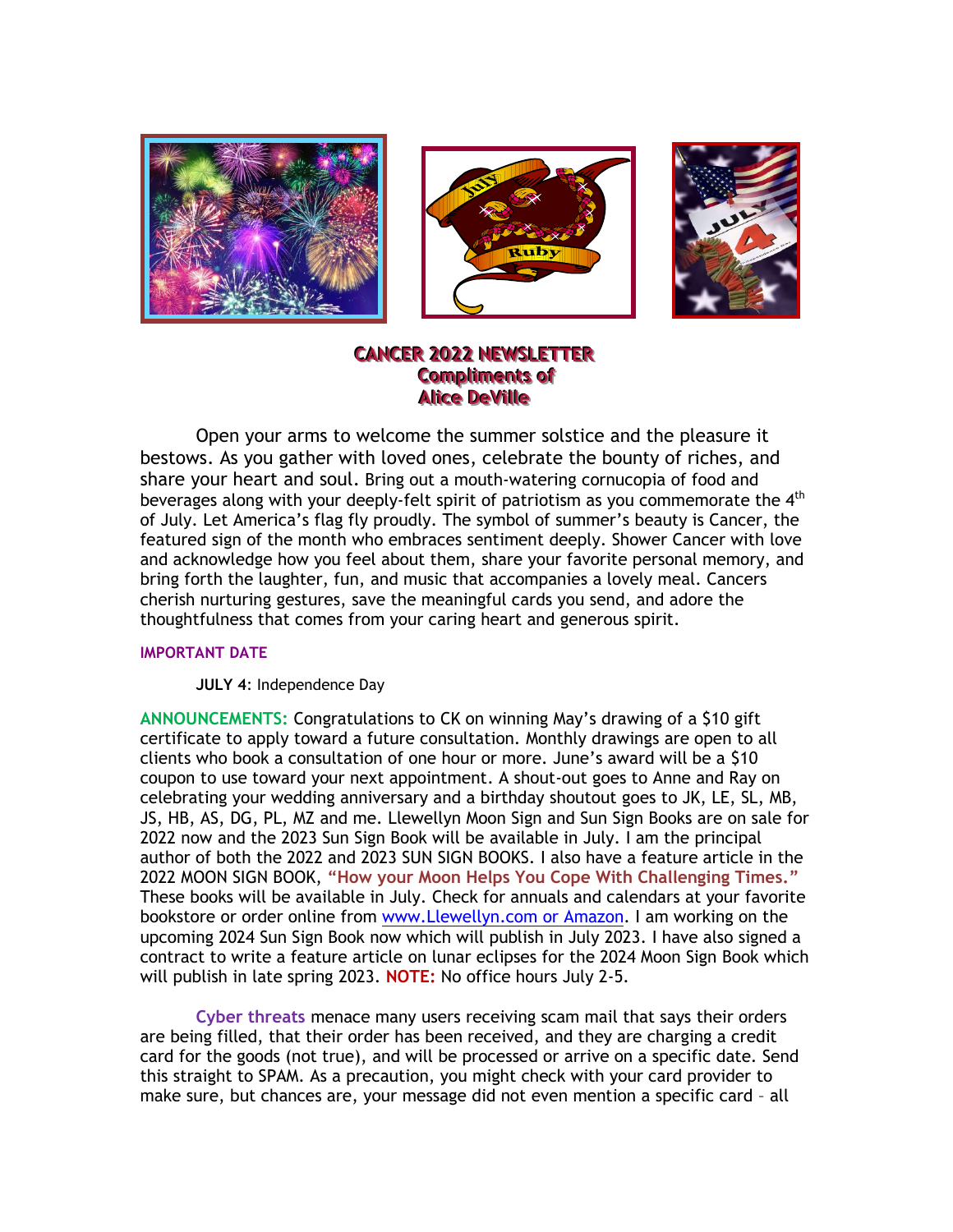designed to get you to answer to obtain personal information. Don't click on anything or call a number the scammers supply. If the mail lists a vendor you do business with, contact the vendor to report the ruse. Ask vendors to secure deliveries and keep neighborhood stalker thieves at bay. Invest in a security system, especially those with cameras to monitor visitors to your home or place of business. Be sure electronic devices are safe from data theft. Change passwords to ensure integrity. Phone phishing scams are back with perpetrators pretending to be from the IRS, charities, Medicare, and Social Security. The scammer wants you to think they are "legitimate" in the message they are sending. Never send or respond to chain mail; send to SPAM. Phone calls: Hang up ASAP.

#### **CANCER and THE YEAR AHEAD**

**Happy Birthday, Cancer!** You are the first Water Sun Sign in the Zodiac, and the Moon is the natural ruler of the 4<sup>th</sup> House of home and family, people who live with you, foundations, and the heart of domestic activity, what your home's vibration feels like, base of operations, household matters including decorating, design, renovation, and real estate; mother and sometimes father, your sixth sense, gardening, landscaping or plants, and your emotional temperature along with how you respond to others' plights. This section of the chart highlights parts of your life and personality that describe how you interact with family members, work through issues, and solve related problems; what you like to do around the house; people you connect with in the home; how you prepare meals and what you eat; cooking skills and kitchen equipment. You express love via making favorite treats in the oven. Many Cancers are natural chefs and enjoy cooking. In contrast, some of them claim they can count on one hand how often they use the oven in a given year. When a Cancer has a kitchen located in the front of the house, chances are they eat out frequently. Born under the sign of the Crab, you are both a water sign and the second action-oriented Cardinal sign fulfilling your mission to explore and share the depth of your feelings that may be repressed due to shyness or stemming from emotional wounding. With the Moon as your ruler, and its house location and sign in your chart, you'll gain insight into how your personality manifests. Impeccable work habits aid you in fulfilling goals. Look for indicators of what makes you unusually sensitive. You'll crawl into your shell to avoid confrontations or addressing how you are hurting, and toxic people who stifle you. Your excellent memory is one of your most treasured assets. **This year the Sun enters Cancer on June 21 at 5:14 AM EDT and leaves on July 22 at 4:07 PM EDT.**

Jupiter is the benevolent planet that has dominance over areas where you feel adventurous, enthusiastic, expansive, prosperous, and ready for travel. Early in the year, Jupiter swept through your solar 9<sup>th</sup> house in Pisces. As we enter your Sun sign territory **Jupiter resides in Aries and will turn retrograde on July 28 at 8 degrees of Aries while it moves through your solar 10th House of responsibility and authority, most likely stimulating your appetite for a career change, a promotion, raise, a significant shift in duties, or a change in the status quo related to family.** By October 28, retrograde **Jupiter makes it back to Pisces and your solar ninth house of the higher mind, advanced education, in-laws, foreigners and their cultures, longdistance travel, philosophy, religion, publishing, and writing.** The planet of optimism started out on December 20 in Pisces offering you a taste of what is to come in 2022. Jupiter lived up to its love of travel this year occupying two signs and two houses. The planet of riches goes direct on November 23 EDT. **Those of you born June 21-July 22 feel the impact of Jupiter in Pisces at various times this year. Be**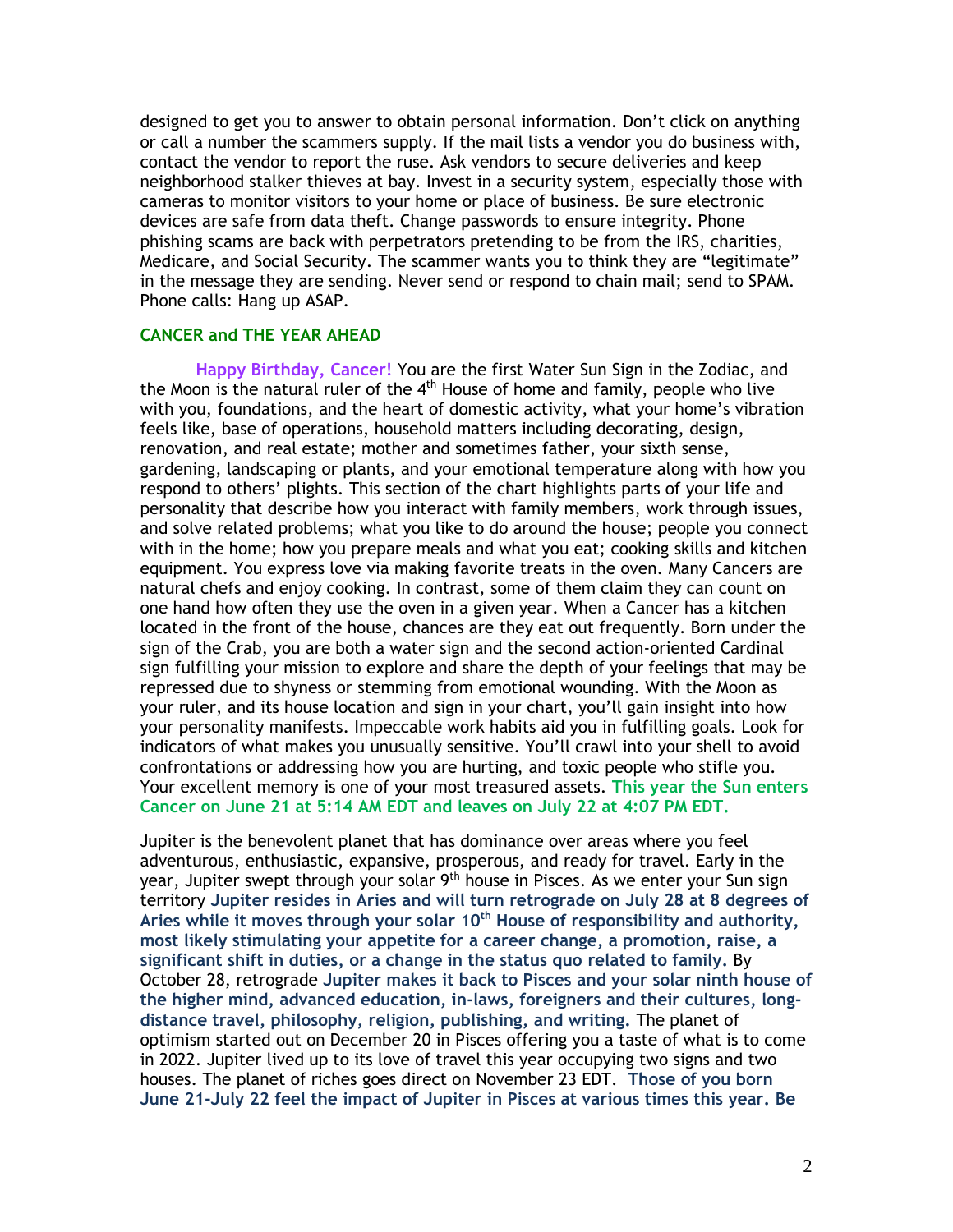**aware of the shifts in schedules and travel plans and recognize the need to adjust routines, assess relationships or slow down the pace of projects to address the Big Picture while Jupiter is in Pisces.** You could also benefit through unexpected gifts or trips involving people at a distance. You may take a long-desired vacation. From May 10-October 28 those of you born June 21-July 1 feel the greatest impact from personal responsibility while Jupiter is in early degrees of Aries. Enjoy the benefits from raises, recognition, and career accomplishments during this developing period. They will escalate in 2023. **Saturn occupies Aquarius this year and most affects you if you are born July 2-19 in your solar 8 th House. Right now, Saturn is retrograde until October 23 and gives abundant clues about what aspects of finance, debt, and investment needs work over the next year.** Saturn highlights restrictions and responsibility. If there is anything you're planning to accomplish related to debt management, now is the time to develop a viable strategy, either eliminating it or taking on new debt such as a mortgage or construction loan. Certain areas of your life are complex now especially in the aftermath of the lingering fallout of Coronavirus that may affect both you and your partner. Get a handle on delays and reorganize financial priorities at home and at work. Be patient yet objective and seek expertise if you need assistance. Schedule leisure time and enjoy social activities to take a break from workaholic tendencies. Eliminate rigid patterns you may have developed while you cultivate a clearer perspective and tweak goals that enhance success. Don't take on another's debt. Purchase goods and big ticket items during non-retrograde periods. Validate decisions and timelines by keeping your astrologer, attorneys, advisors, and subject matter specialists on speed dial when critical situations occur. **Uranus in Taurus travels through your Solar 11 th House of associations, friendships, groups, organizations, goals, hopes and wishes.** Cancers born July 1-12 will be busier than ever and will feel the most impact from Uranus this year as you examine choices regarding long-term career, personal, and professional goals. Exert independence, assess memberships in associations, groups, and friendships, and expand contacts. Enjoy the benefits of inspiring and positive relationships. Pursue your cherished dreams to use your talent and let wisdom display your strengths. Renew connections with mentors and special friends. You may have benefited from Jupiter's compatible presence in Pisces and received a raise when Jupiter moved to Aries as a result of your outstanding contributions to restore equilibrium in the workplace. New conditions such as the price of gasoline may curb personal and business travel suggesting you use more Face Time or Zoom meetings in lieu of using expensive resources to do business. Uranus abruptly demands action, sometimes ignoring others' feelings when quick action is needed – neither a Cancer nor a Taurus trait. Money disagreements are more quickly resolved with your employer's resources in a solvent position to fund improvements. If you have planets from the  $10^{th}$ -18<sup>th</sup> degrees of Cancer, Virgo, Taurus, or Capricorn, you'll experience the benefits of the unpredictable and spontaneous Uranus energy. Take note of where the fixed sign eclipses in Taurus and Scorpio hit your chart this year and analyze choices, assessing how they affect your values. Stay calm by practicing yoga, deep breathing, meditation, and exercise to lower your blood pressure and create clearer space. Uranus occupies Taurus exclusively during 2022- 2023 and goes retrograde from August 24 through January 22, 2023. Ignite the power of your cherished goals. **Neptune resides in its home sign, Pisces, and compatibly syncs with your Cancer Sun, now turning retrograde from June 28-December 3 in your solar 9 th House** of the higher mind, advanced education, journalism, accelerated business plans, foreigners, medical and legal specialists, politics, publishing, in-laws, long-distance travel, and spirituality where it will remain until 2025. This year's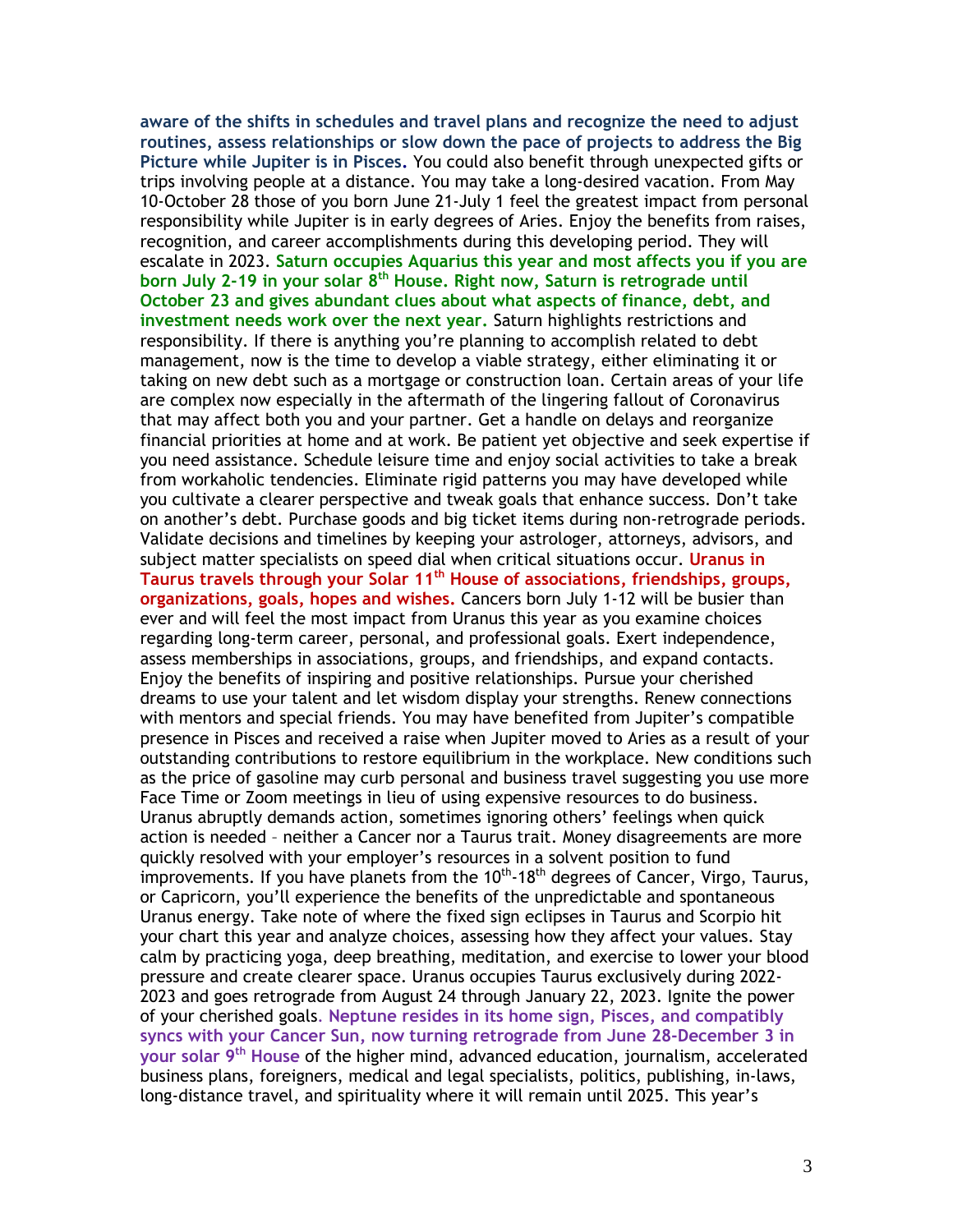transits are especially meaningful to those of you born July 12-19 with planets at 20-25 degrees that highlight life's deeper spiritual and philosophical perspectives. Cancers savor getaways to water destinations and will eagerly pack their bags when lifted restrictions signal that it's safe to travel and your intuitive vibes say "go". Trips to the beach, lake, sharing seaside meals, cruises, or dramatic waterfall settings attract you. Many of you benefit at last from much-delayed reunions with relatives, schoolmates, soul mates and long lost friends. Higher education and foreign travel expand desirable communication options. Eliminate confusing information by engaging both inner and outer insight to validate or reject what you learn. Change routines and internalize new directions. The primary benefit of this Neptune transit accelerates psychic and intuitive ability. Creativity flows with Neptune's presence and opens your understanding of reflection and the dream state. Let go of energy-eating codependent relationships and disengage from ungrateful people who don't even thank you for your caring gestures. Use professional guidance to pursue career, educational, and lifestyle matters. Plan get-togethers or celebrations with friends and family. **Pluto in Capricorn (now retrograde in motion until October 8) connects with Cancers born July 17-22 in your solar 7 th House of business, personal and romantic partners, medical practitioners and advisors, roommates, collaborators, the public, consultants, and legal practitioners.** How are you addressing pressing issues related to personal and business partnerships that are motivating you to make changes that bring relief? What are you learning about new people entering your circle and those that are already present? Challenges may revolve around intimacy, shared roles, responsibilities, social interactions, and how skillful you are at managing business matters. You have been dealing with the karma cleaners associated with Pluto for 14 years, a long time to juggle any lingering stress related to important relationships. Now is the time to let go of them and assess the value of actions you have taken. You'll have to address existing conditions if you are already in a relationship that is making you miserable. Stop holding in the pain and embrace decision-making. Partnerships are multi-layered and so is Pluto. Slow and steady does it in terms of letting go. Pluto prefers regeneration encouraging you to heal, find satisfying work, and enjoy fulfilling relationships. If you are a Cancer born with the Sun and some planets in the other Cardinal signs, Capricorn, Libra, or Aries from the 25<sup>th</sup> to the 28<sup>th +</sup> degrees, you will experience amazing insight when Pluto's challenging aspects occur. Check with your astrologer to understand the conditions evolving in your chart. With **Pluto in Capricorn** moving through your 7th House your goal is to attract positive attention, find personal happiness and stability in relationships and drop partners who stifle independence. Review your life goals and prod your tender Cancer heart toward a more fulfilling path. Enjoy benefits with those you love, cherish them, and have fun along the way. Pluto goes direct on October 8, 2022.

**This Year's Eclipses affect you as follows:** You'll experience **four in 2022 – 2 solar and 2 lunar eclipses that create tension in earth and water signs. Two eclipses fell before your 2022 birthday in Taurus and Scorpio, in April and May**  2022. Eclipses during this long cycle occur in your 11<sup>th</sup> and 5<sup>th</sup> houses. Let's take a peek at what's in store. **The first new Moon eclipse fell in your solar 11th house of group activities, associates, friends, professional organizations, personal goals, dreams, wishes, and the resources your employer has available to grow the business and expand the skills of the team.** The April 30 solar eclipse was in Taurus at  $10^\circ \text{m}$  28' and will influence your chart until November 8, and beyond. Be sure to develop humanitarian interests, keep current with important memberships, and run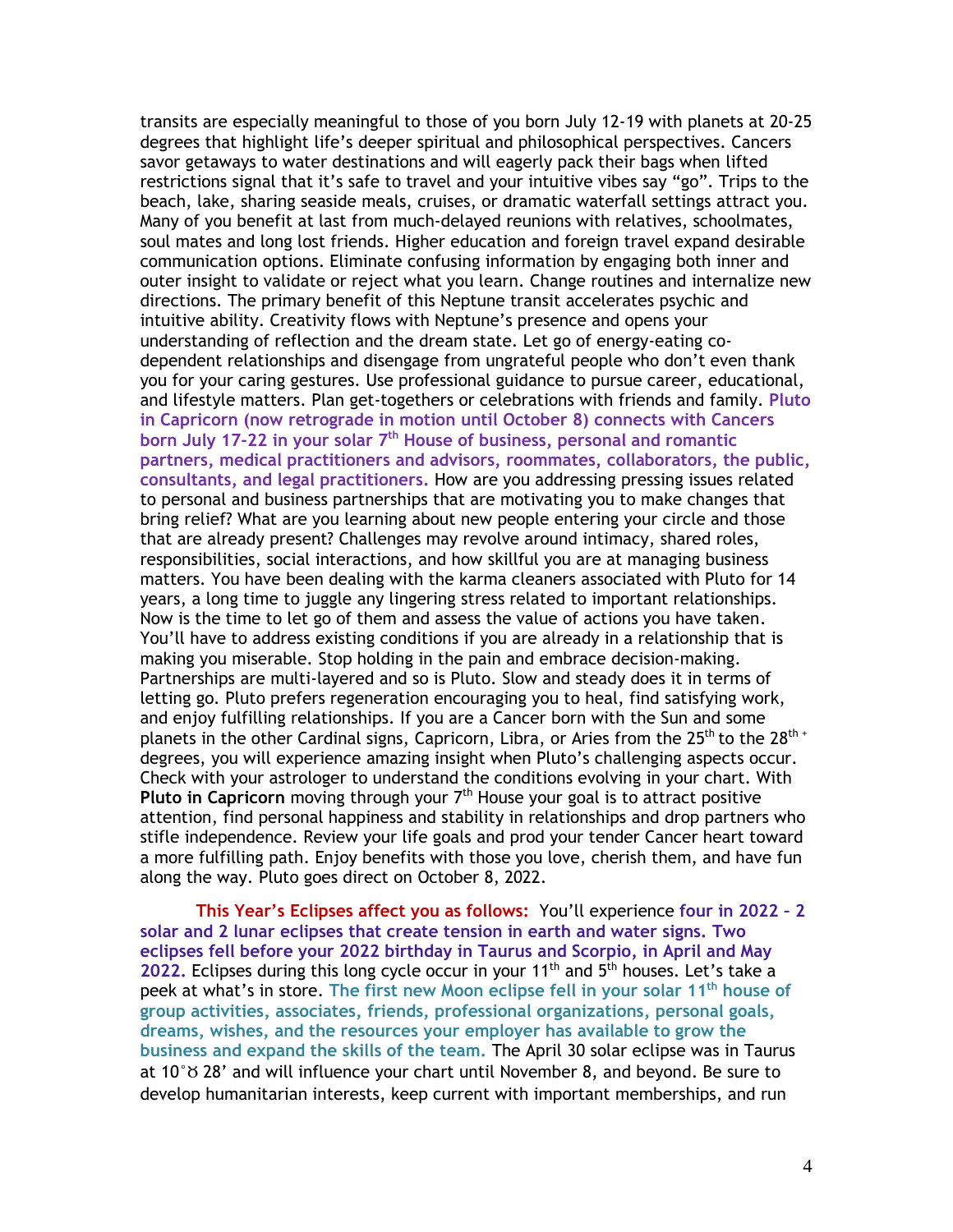for office if it suits your plans. Work on primary goals and explore resources that help you grow your career and life preferences. Take time off from responsibilities and find time to relax. Be aware that transiting Uranus in Taurus is in this house all year and could influence the impact of eclipses when they occur. If you are looking for a new job, use trusted networks for leads. **The first lunar eclipse of 2022 occurred on May 16 in Scorpio at 25°**h 18" **in your solar 5 th House of your children, romance, social life, sports, recreation, vacation venues, and speculation.** Be tuned in to people affiliated with this house that could prove very influential to your undertakings and to the quality of your relationships. Many of you could start a business or work more in the consulting field; others may get engaged if the perfect person comes along. Any problem areas may come to light. Depending upon your chart pattern, you may strengthen bonds with social connections, children, or romantic relationships. The creative among you may develop written materials for companies, books, or diverse publications. Work out solutions when differences occur. Be sure you get enough sleep as demands on your time accelerate and affect stamina. Research content material. Accept invitations for fun and games to energize your spirit. **The next full moon eclipse that falls during your current birthday cycle occurs on October 25 in Scorpio at 2°**h **00' in your solar 5th house of children and their interests, dating and romance, facets of your friendships and dating life, sports, coaching, teaching, recreation, and vacation travel.** Based on what you discovered back in May regarding important or close relationships, you are ready to take the final steps to act on pending decisions. Many paths open up for you according to your life circumstances. Will it be an engagement, a separation, a growing bond of love with a child, or a search for a new expression of your creativity? What risks are you willing to take to achieve your goals? Choose the direction your sensitive Cancer heart craves and follow your intuition. **The final 2022 lunar eclipse occurs on November 8 in your 11th House of associations, goals, dreams, friendships, your organization's resources, and group collaboration.** This eclipse occurs at 16°b 01' in at 6:02 AM EST in close proximity to transiting Uranus in Taurus giving you hints to examine important aspects of group memberships in personal and professional organizations. Sudden blow-ups may occur that send you packing if you have been doubting your continued allegiance to the group. Look for solid, new relationships entering your life as you embrace new avenues to strengthen connections and expand networks. Pay attention to any wakeup calls that tell you these associations are no longer viable. Develop goals and philosophies that give you awareness of the direction you want to follow in the coming year. Put your name in the hat if you're ready to take on a new assignment or leadership role. Decide where you want to be in the coming year. Schedule an appointment with your astrologer for a deeper look at the opportunities that affect your work and leisure time during the coming year. Activity in this house continues through mid-May of 2023. Enjoy the efficiency.

**Two more eclipses fall before your 2023 birthday cycle. The first solar eclipse of 2023 takes place on April 20 at 12:13 AM EDT in Aries at 29 °T 50' in your solar tenth house of career, ambition, authority, recognition for achievements, organizational matters, and the status quo.** When an eclipse lands in this house you often receive reminders to adhere to commitments or forge new ones with compatible sources. Accountability and responsibility come into play making what you achieve an imperative force behind promotions, rewards, and an elevated status in the work world. Define critical goals that enhance greater productivity while adapting new work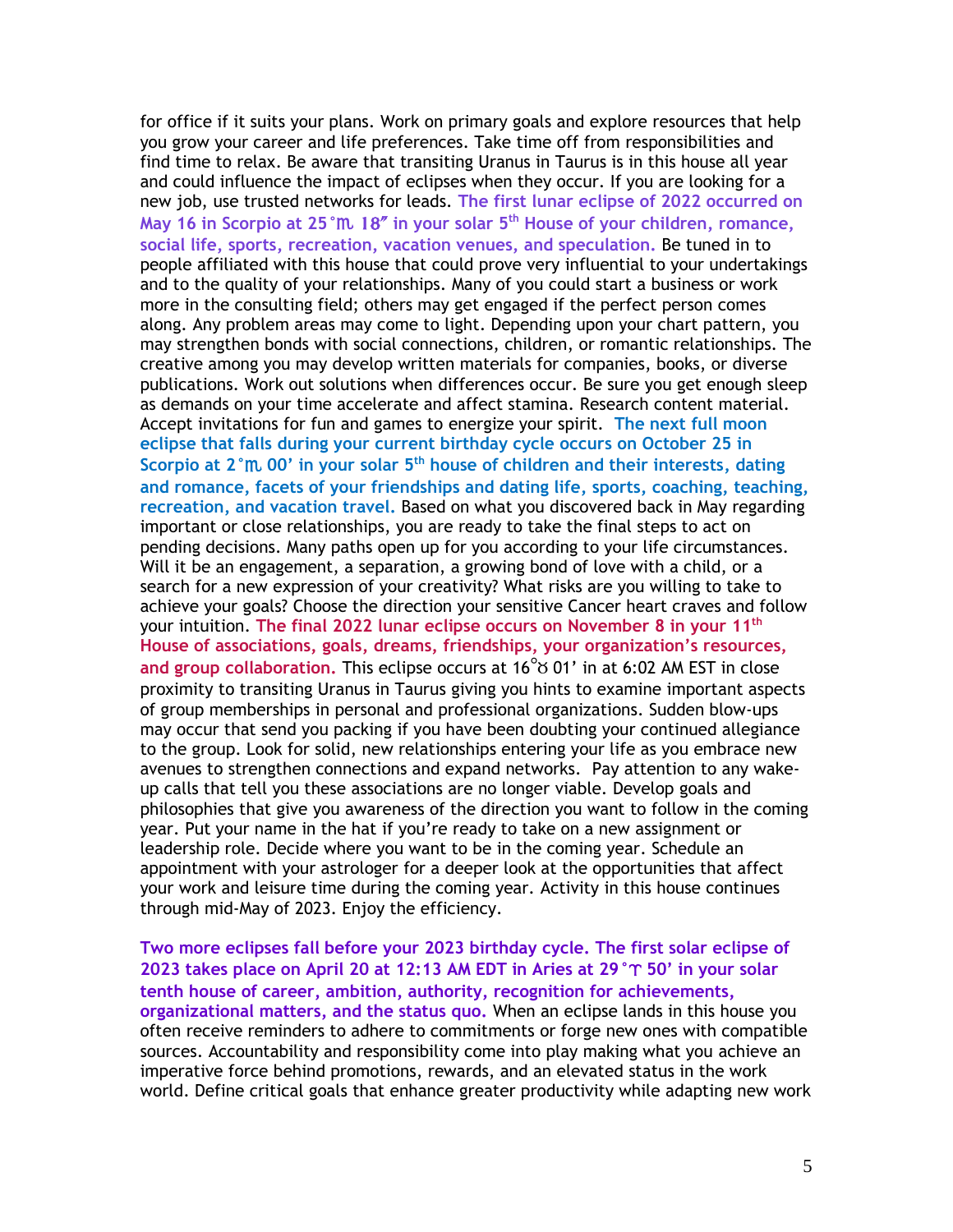habits that fit with the evolving organizational culture to bring you greater success. Hire a consultant or coach if you need help managing career change. **Two weeks later on May 5, 2023, the first lunar eclipse of the year takes place in Scorpio at 1:34 PM EDT 14°**h **58' in your solar 5th House of children and their interests, amusements, romance, social life, sports, and speculation.** People connected to this house could rise in importance and demand a great deal of time and energy as you strengthen bonds. Find solutions for problems, take trips, seek amusement, and enjoy down time. Scorpio is compatible to your sign. Manifest wins via gambling, speculation, investment, and happy surprises. Fill your calendar with fun and games that please your psyche. This eclipse influences your through October 28, 2023. This section may apply also to individuals with Cancer on the Ascendant or in part to those with multiple Cancer planets including the Moon.

**Famous Cancers include:** Prince William, Cyndi Lauper, Juliette Lewis, Carson Daly, Bruce Campbell, Kris Kristofferson, Meryl Streep, Elizabeth Warren, Randy Jackson, Joss Whedon, Anna Paquin, Carly Simon, George Michael, Chris Isaak, Chris O'Donnell, Tobey Maguire, John Cusack, Kathy Bates, John Bradshaw, Richard Lewis, Vincent D'Onofrio, Dan Aykroyd, Liv Tyler, Pamela Anderson, Princess Diana, Lindsay Lohan, Tom Cruise, Elizabeth Hendrickson, Hunter Tylo, Tom Stoppard, Gina Lollobrigida, Geraldo Rivera, Neil Simon, Huey Lewis, Edie Falco, Dalai Lama, former President George W. Bush, Sylvester Stallone, 50 Cent, Michelle Kwan, Gerald Ford, Ringo Starr, Anjelica Huston, Billy Crudup, Kevin Bacon, Chris Cooper, Fred Savage, Jimmy Smits, Jane Lynch, Tom Hanks, Jessica Simpson, Giorgio Armani, "Lil Kim", Bill Cosby, Harrison Ford, Matthew Fox, Forest Whitaker, Linda Ronstadt, Phoebe Cates, Chelsie Hightower, Blake Lewis, CC Sabathia, David Hasselhoff, Elizabeth McGovern, Arianna Huffington, James Brolin, Nelson Mandela, Carlos Santana, Ali Landry, Benedict Cumberbatch, Jon Lovitz, Rory Culkin, Vanessa Lengies, Brandi Chastain, Sandra Oh, Kay Starr, Edward Herrmann, Charlotte Gainsbourg, Damian Marley, Gary Trudeau, Alex Trebek, Josh Hartnett, David Spade, Willem DaFoe, and Robin Williams.

### **THE PLANETS' ACTIVITY JUNE 21-July 22, 2022**

**The Summer Solstice occurs on June 21 at 5:14 AM EDT, the longest day of the year.** The Moon in Aries is conjunct Jupiter in Aries and Mercury in Gemini and in harmonious aspect on the 21<sup>st</sup>. The week starts off on a very upbeat note and exudes harmony making it a great time to meet up with friends and loved ones or pursue romantic interests. Monday's sextile between Mercury and Jupiter in Pisces gets positive support from the Moon in Pisces conjunct sexy Neptune and soulful, serious Pluto in Capricorn. Outer planet Uranus is along for a harmonious ride nudging Venus to join the circle and see what it is like to have a good time. Continue the momentum through the 26<sup>th</sup> before you head back to the work scene and real world demands. The U.S. is a Cancer country feeling intense pressure. Keep your eye on the shifting conditions affecting our Nation noting where conflicts occur world-wide and how they continue to affect us. Eclipses take 6 months to a year to play out and a lot can happen during their cycles. The two that occurred on April 30 and May 16 are the last until October and November. **Mercury the messenger planet is in Gemini, its natural home planet through July 5 when it moves rapidly through Cancer before finishing the cycle in early Leo starting July 19.** Take advantage of smooth transitions for meetings, finishing up assignments, and laying the groundwork for a vacation cycle when Mercury trines Saturn ahead of the Moon opposition to Saturn late on the 2nd. Three planets are retrograde in the heavens –Saturn, Neptune, and Pluto, to be joined by Jupiter on July 28. Finish work on projects you already started. **Venus enters Gemini on June 22 and moves to Cancer on July 17 through the remainder of the**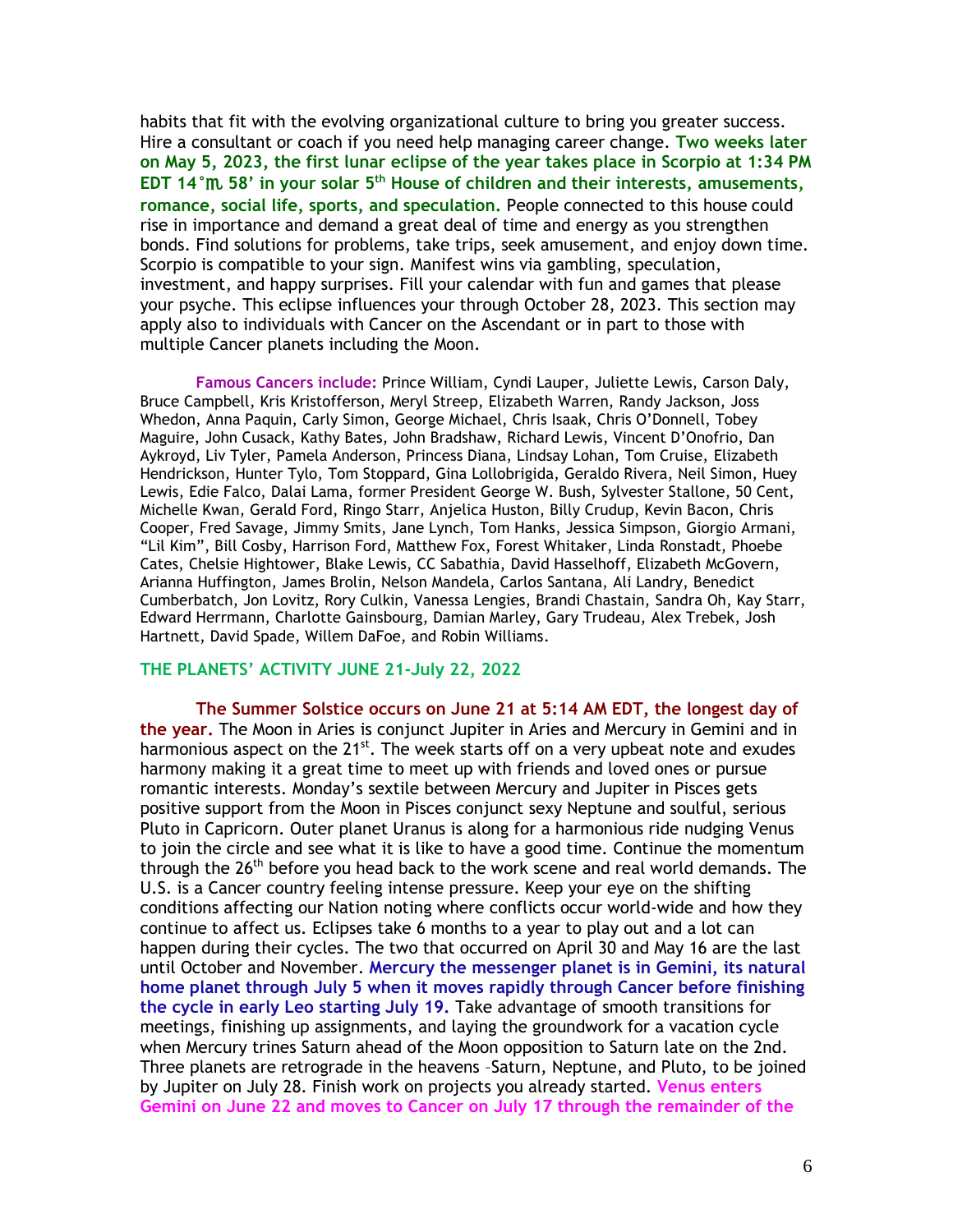**Cancer period.** The vibes are socially-oriented and celebratory, perfect for fun, parties, romance, and special connections especially if you have Venus or other planets in these signs. **Mars occupies Aries, the sign of its ruler until July 5th through the end of July bringing high energy, assertiveness, adventure, and humor to those of you looking for a break from boring routines.** Note where these two signs are present in your chart and schedule favorite events. Avoid strained interactions, impulsiveness, or arguments. Watch the planet of war as it acts on the world stage with its plethora of fractured agreements, incompatible political ideology, and confusing communication. Avoid flighty fibbers. If you have Mars in a strong aspect to any planets in your chart, steer clear of testy individuals. Mars leaves Taurus after mid-August. Use its stable energy to wrap up projects and take time for vacation in July or August. Others cooperate when the environment is steady. **Jupiter is retrograde in early Aries during this cycle and most affects Aries – March 26-30, Gemini – May 27-11, Cancer – June 27-July 1, Virgo – August 27-September 2, Scorpio – October 29-November 2, Sagittarius – November 28-December 2, Capricorn – December 27-31, and Aquarius January 26-29, all born at 6 to 8 degrees of their signs.** Aspects for the fire and air signs are harmonious; those for water or earth are challenging. Jupiter changes signs, back to Pisces in October where it shows compatible interaction with Neptune. This month stay in touch with your spiritual insight and enjoy the creative expression of art, entertainment, and music. Analyze facts carefully before making decisions. **Saturn in Aquarius travels over the 24th and 23rd degrees in retrograde motion this month most affecting those of you born February 11-14, May 13-16, August 15-18, and November 15-18 by sending hard aspects your way. Saturn favorably affects fire signs Aries, Leo, and Sagittarius and air signs Gemini and Libra born with Sun, Moon, or planets at 23-24 degrees of these signs.** You feel the effects if you are a member of these signs and have planets on these degrees. Fixed signs are in the spotlight now with a number of planets in opposition, square or conjunct one another as well as the interaction with the 2022 eclipses in Scorpio and Taurus. Examine challenges and trouble spots. Then select workable solutions ensuring those involved that all opinions counted and received consideration in your decision-making exercise. Show cooperation and logic on the  $7<sup>th</sup>$ , speak up on the 17<sup>th</sup>, and share your intuitive savvy for the rest of the Cancer period.

**Uranus in Taurus travels over the 17 th and 18 th degrees this month giving you bubbly energy when the Moon favors both Uranus and Neptune on the 30th . Steer clear of tension for the rest of the week though when Mars squares the Moon and Pluto in Capricorn which in turn opposes the Moon in late Cancer.** Individuals born with planets at 16-18 degrees of Taurus born May 6-10 are most affected now as are Aquarians born February 4-8, Leos born August -12, and Scorpios born November 8-12 with Uranus in hard aspect to your Suns. Release pent up anger that lingers over the holiday before the next weekend. Expect emotional frustration and a rebellious feeling either within you or emanating from those in your circle. Let it go by the  $10<sup>th</sup>$ to enjoy the last day of the summer weekend. Venus squares Neptune and sparks disagreements over leisure time choices, money, and travel plans. Be discreet. Better vibrations occur when you keep the mood optimistic and focus on improving your attitude, appearance, and leisure time. Shop, purchase summer clothing, and enjoy your growing self-confidence. Uranus in Taurus harmonizes well with Cancer, Virgo, Capricorn, and Pisces individuals born with planets at 17-18 degrees of their signs this month. Be charitable. **Neptune goes retrograde early on June 28 at 25 degrees in**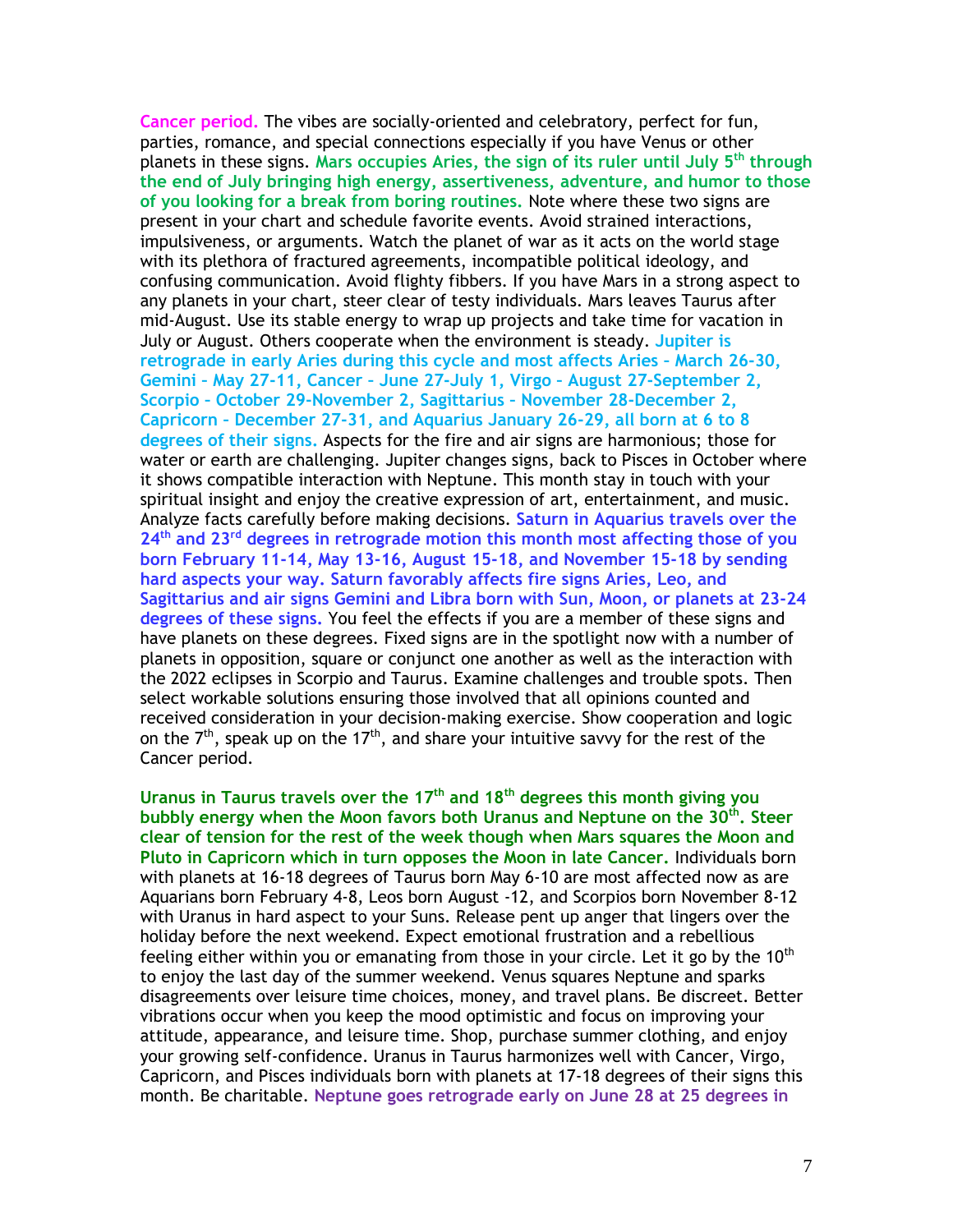**Pisces and goes direct on December 3; those born March 15-17 feel it the strongest this month; also affected positively are Cancers, Capricorns, Scorpios, and Taurus born with planets around 25 degrees of their signs.** If you are a mutable sign, Gemini, Virgo, Sagittarius, or Pisces born with planets at 25 degrees of your sign, take extra precautions when signing legal paper, leases, wills, or when considering major purchases, negotiating agreements, or entering new relationships or partnerships – business or personal. Check fine details of proposals that appear too tempting to turn down. Monitor incoming phone calls from unknown sources to keep personal information away from scam artists. You could feel loved and cherished when Neptune makes a romantic aspect to the Moon on the  $18<sup>th</sup>$ . Welcome new people into your life, especially potential romantic partners. Ask questions and share your philosophy. Psychic insight accelerates while Neptune connects with your Sun. Enjoy the action stories, mysteries, police encounters, or crime-solving dramas you prefer and test your insight to solve the cases while you watch. Record your dreams and enjoy the truth they awaken. **Pluto in Capricorn is retrograde through October 8.** This slow moving planet hovers around the 28<sup>th</sup> degree and most affects Capricorns born January 18-20; Aries born April 18-20, Cancers born July 20-22, and Libras born October 21-22. Where is Capricorn hanging out in your natal chart? You'll find the spot where Pluto is traveling and identify issues that make you feel stuck. Pluto is most powerful around the time of the full moon on the  $13<sup>th</sup>$  when it leans on you to develop stronger unity among team members or partners. Get the job done! Summer fun is waiting for you. Pluto opposes the waning New Moon in Cancer on the  $30<sup>th</sup>$ , in mid-afternoon before it moves to Leo for a bout with a lighter energy on the 1<sup>st</sup>. Pass the time by cleaning out closets and organizing loose ends so you free up space to enjoy a weekend outing. Act on pending decisions after the 16<sup>th</sup> and verify dates for plans and medical procedures. Close the door on manipulative tactics and any negative energy that may affect your personal life. To avoid toxic conditions, let go of troubling situations that create greater anxiety. Welcome the emerging transformation and let the good vibes flow. The Full Moon in Capricorn on the  $13<sup>th</sup>$  generates productivity when partners offer help to get the job done. Monitor medical and physical ailments if you have been dizzy or experience low blood pressure. Report your symptoms to your doctor. You may need a prescription change. Chiron in Aries is turning retrograde on the 19<sup>th</sup> this month at **16°**a **26'. Now it affects the charts of Aries born April 5-7 by challenging you to assess inner pain, address dilemmas, and choose viable solutions.** If you still have old stuff giving you painful memories, move freely to a worry-free state of mind. Clear your environment so that you can shed old wounds and leave the pain behind. Visualize what you want to replace the painful memories, and instead let the healing energy soothe your soul. Aries is a lover of freedom. Open your heart to accommodate newfound joy.

## **LUNAR/SOLAR CYCLES**

**JUNE 21:** Sun Enters Cancer, 5:14 A M EDT Summer Solstice **JUNE 28: New Moon in Cancer, 10:52 PM EDT, 7°**  $\emptyset$  **23' JULY 24: Full Moon in Capricorn, 2:38 PM EDT, 21°Vs 21' (Supermoon) JULY 22:** Sun Enters Leo  $\delta k$ , 4:07 PM EDT

# **PEOPLE, PLACES, EVENTS, AND TOPICS IN THE NEWS**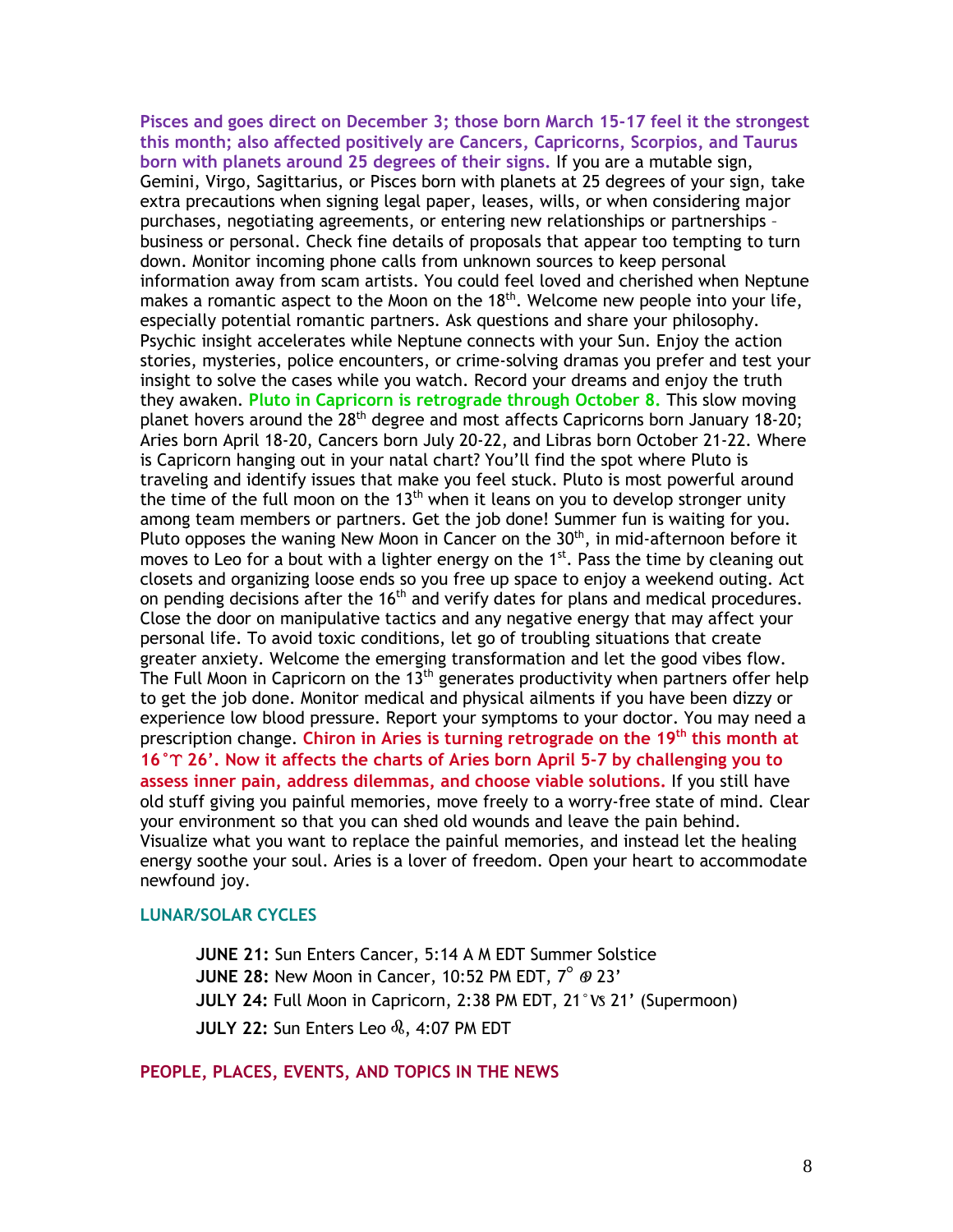Readers have expressed concerns about the economy, rising interest rates, and record-setting inflation and complain that consumer prices like gasoline and food are escalating rapidly, at record-high rates. (Some grocery items have doubled or tripled in price.) Readers mention the quality of goods seems to be deteriorating in taste, size, and makeup of materials yet the prices keep rising. Readers' continue to express concerns about the Coronavirus and whether we are protected from new strains. Many people have the virus and don't even know it. Vaccines are now available for children while the U.S. helps other countries receive these medications. Many of you report that you're tuned in to the January 6 hearings and shaking your heads over what you are learning. Congress will be at it for a while. Squabbling in Congress continues as candidates prepare for upcoming elections. Thank you for sharing how you are getting through challenging times. Continue to cope, find ways to do your work, and bond with family members and friends. Use technology to stay connected and support one another. I congratulate the medical professionals who have stepped up to develop new ways to assist patients. Invest in the future for the greater good of the country by staying safe. May clear insight prevail.

**Ray Liotta:** His friends and fans speak highly of this gifted actor who was born in Newark, New Jersey, on December 18, 1954, and died in his sleep on May 26, 2022, in the Dominican Republic while making a film, DANGEROUS WATERS. A Sagittarius, Ray was most recognized for his roles as Shoeless Joe Jackson in FIELD OF DREAMS, and as Henry Hill in Martin Scorsese's GOODFELLAS. He was a Primetime Emmy Award winning actor who received nominations for a Golden Globe (as Ray Sinclair in SOMETHING WILD, 1986, for Best Supporting Actor) and two Screen Actors Guild awards (THE RAT PACK, 1998, and TEXAS RISING, 2015). Known also for his television work, Liotta earned an Emmy for Outstanding Guest Actor in a Drama Series for his work on the popular ER hospital drama. His last film was The Many Saints of Newark, a prequel to The Sopranos. As a Sagittarius, his chart shows Ceres, Mercury, and the Sun in that sign, the Moon (public, family, country) and Neptune (acting, drama, disguises, hidden facts) in Libra, and several Scorpio placements including Juno and a Saturn-Venus conjunction in Scorpio along with the Dark Moon Lilith, some of which reflects his early origins. He was abandoned as a baby and placed in an orphanage where he was adopted by his parents when he was six months old. Later in life he was able to learn more about his biological family when he hired a detective. His partner, at the time of his death, was Jacy Nittolo. One daughter survives, Karsen, whom he had with Michelle Grace. Rest In Peace.

**Jennifer Hudson** is the youngest woman to ever win an EGOT award at the June 12, 2022, Tony Awards. Jennifer, a Virgo born September 12, 1981, in Chicago, has been a powerhouse performer since she finished in  $7<sup>th</sup>$  place as a finalist on American Idol in 2004. Winning an EGOT means the performer has won an Emmy, Grammy, Oscar, and a Tony award. This year Jennifer took home a Tony for her outstanding work in producing the musical, A STRANGE LOOP, the story of a Black gay man and his mental struggles as a playwright. The musical also won a Tony as the best new musical on Broadway. Jennifer won her Oscar for best supporting actress in *Dreamgirls* back in 2006. The "Spotlight" singer later won a Grammy for her self-titled R&B album in 2009, the best musical theater album Grammy for her work on *The Color Purple* in 2017, and an Emmy in 2021 for her executive production on the VR film *Baba Yaga*. Jennifer's natal chart shows a beautiful stellium of planets in one of the musical signs, Libra: Saturn, Mercury, Jupiter, Vesta, Pluto, and Venus in harmony with the Moon in Aquarius,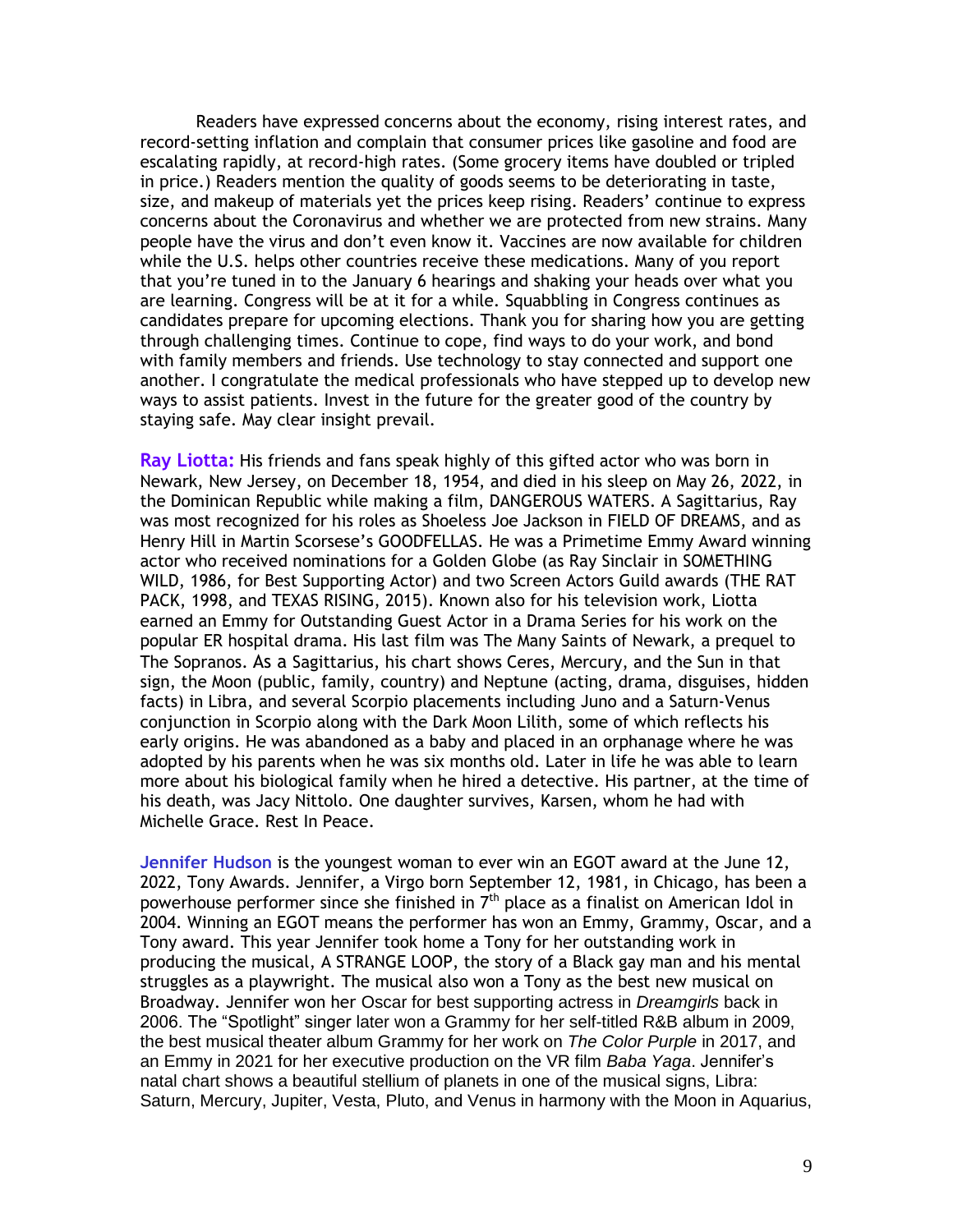an indicator of her intense concentration of her chosen field and great popularity with the public. Congratulations, Jennifer on a job well done.

### **READERS' CORNER**

Thank you for the feedback and comments you sent during the past month revolving around the article about respecting the boundaries of others when you are a guest in another's home. I am amazed at the number of readers who have been dealing with similar issues that often go unaddressed when guests visit and seem to leave their manners behind. Thank you for validating your experience with the content of the article. This month's question revolves around overhearing gossip at a party about someone related to you and wondering how to react to the news. Comments welcome.

**Q.** I am a Cancer born June 28 with a daughter who is getting married early in 2023. Members of her wedding party hosted a gathering for mothers of the bride and groom, key friends, and other close relatives to get a feel for how many invitations will go out and who should be on the invitation list, as well as on the wedding shower invitee list that they will host. While I was mingling with attendees I overhead a discussion by one of the bridesmaids telling a friend that my daughter doesn't want to have children until after age 35 but hasn't yet told the groom-to-be. I was horrified as my daughter is turning 30 in September and it doesn't seem fair to her fiancé not to know her feelings or that she would consider keeping it from him as the wedding date approaches. How should I handle this secret? Should I tell him or confront her first? I am not the type to make a scene and said nothing at the gathering. Thank you.

**A.** You are a Cancer born June 28 with a Sun square to both your daughter's Libra Sun on September 27 and your daughter's partner born March 31. I can understand why you feel trapped in the middle of a delicate topic that you had no idea existed until two weeks ago. Let's start with the Sun positions of the bride and groom which are opposite one another and reflect different life views and attitudes. Mercury (how your mind works, communication) in each chart is opposite as well – his is in Taurus and hers in in Scorpio. Transiting Saturn in Aquarius is creating tension he doesn't even know about and is putting pressure on her Scorpio placement via the harsh square aspect which she is choosing to ignore for now. This year's eclipses are in both Taurus and Scorpio. This secret may come out even before the Scorpio eclipse of October 25 pries it loose if she doesn't come clean. The Moon indicates stress and unexpected exchanges triggered by the eclipse on your daughter's Mercury. The couple may get into a spat that escalates and could lead to exposure of information in more than one area that is being withheld. Your role is to do nothing with the couple as this is their personal issue. You could talk to your daughter about what you overheard to validate the disclosure. Her bridesmaid was very indiscreet in sharing private information so loosely. If what the bridesmaid said is true, then ask her how she plans to handle her feelings about birthing children. Encourage your daughter to speak to her fiancé as soon as possible. The main source of friction is secretive communication. Stay calm and be willing to listen to what your daughter has to say.